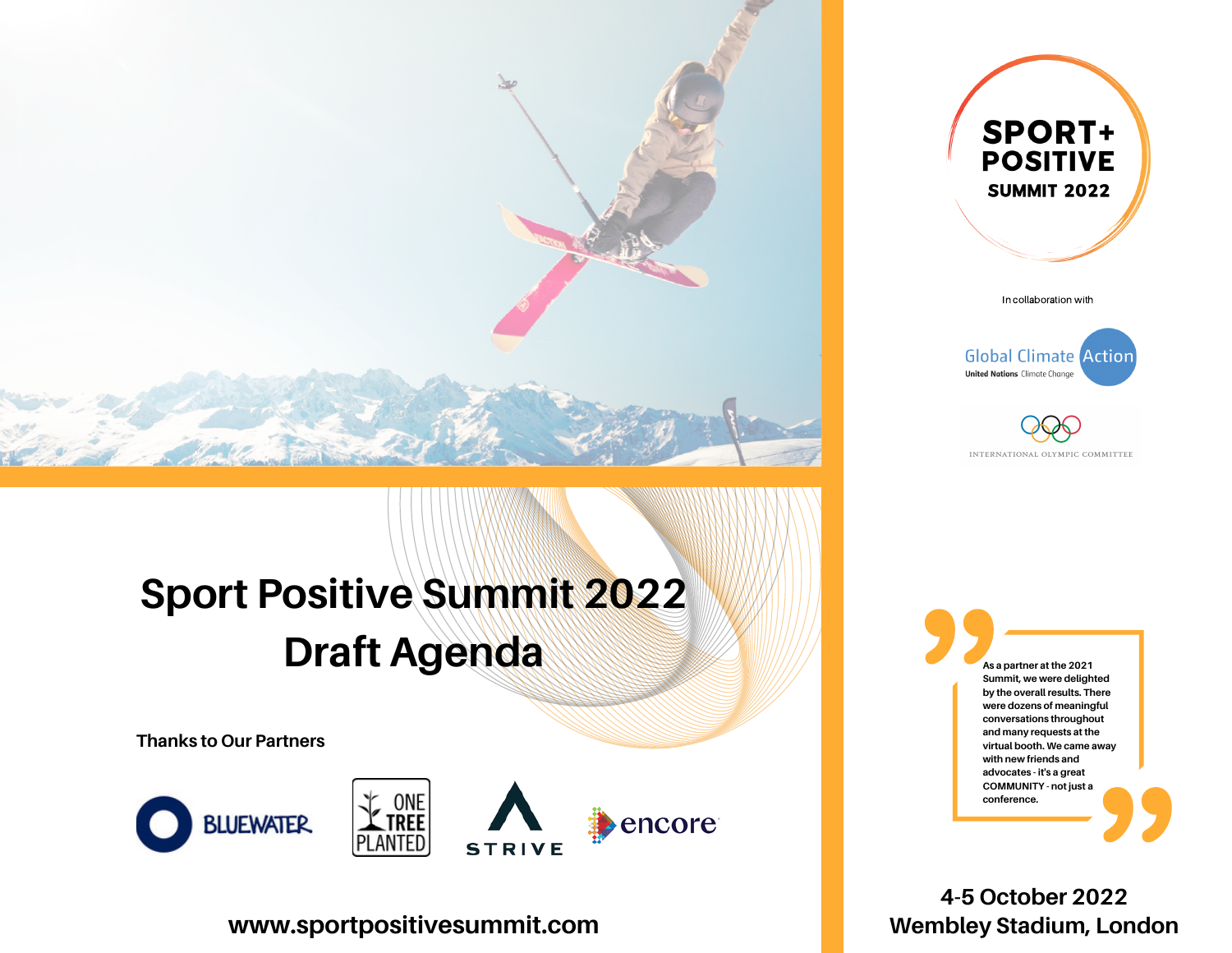## **Draft Agenda | Day One: 4th October | Getting Our House In Order**

#### **8:00 Registration Opens and Welcome Networking** ☕️

- **9:00 Welcome Address From Wembley Stadium** *A warm welcome to the Summit and stadium from the orgnanisers and hosts*
- **9:15 Sports Leaders' Panel: State of the Industry** *Global sports leaders give their insights on the current landscape, challenges and opportunities*
- **9:55 Keynote: Partner Address**
- **10:05 Learnings From Major Sustainability Strategies Released in 2022**  *A look at commonalities and key pillars included in sustainability strategies released by major global sports organisations this year, to take-away and underpin your own efforts*
- **10:45 Spotlight Leader Session**
- **10:50 Networking Refreshment Break** ☕️
- **11:30 Inspirational Leadership Address**

#### **11:40 The Challenge of Scope 3 for Sport**

 *No matter where you are on the journey towards 'net zero', many sport organisations will have a majority of scope 3 emissions from travel. Hear leaders discuss options to credible and authentically tackle this, to ensure you are incorporating it to your own plans*

#### **12:15 Brand Panel: Aligning Financials with Ethos**

*Hear from the brands partnering with/sponsoring sports organisations and events in regard to how they are thinking about ESG and sustainable activations to equip your commercial team with the knowledge to secure sponsorship that aligns with your sustainability goals*

#### **12:50 Sports+ Huddle Lunch | Find your Tribe, Connect with Peers**

#### **13:50 Interactive Implementation Workshops (Choose 1)**

#### **1. Getting Strategic With Sustainability**

 *Understand the pillars of a holistic strategy, and how to embed sustainability into corporate decision-making across the entire organisation*



#### **2. Moving The Needle on Fan Travel & Sustainable Mobility**

*Following the previous panel, understand barriers to progress, setting out the key principles and recommendations for more sustainable transport efforts for fan travel and transport*

#### **3. Measuring and Reporting on GHG Emissions**

 *Are you currently measuring your emissions and reporting either internally or externally? If you're still getting to grips with the data you need, what and how to report, this is for you*

#### **4. Making Sustainability Commercial**

 *Following the previous panel, hear from both sports organisations and brands on creating partnerships that work for the environment and your bottom line* 

**14:45 Interactive Implementation Workshops (Choose 1)**

#### **1. Tackling Supply Chain Big Hitters To Reduce Impact - IOC Workshop**

*Getting to grips with sourcing more sustainably can feel overwhelming. Join us to ensure you are looking holistically at your supply chain, sourcing and procurement*

#### **2. Working Credibly With Offsets - Strive Workshop**

*Understand how to decide where to invest in impact reduction efforts vs. offsetting, where offsets should sit in your overall strategy and how to choose the right projects for your organisation*

#### **3. Success Factors During Certification Process**

*Hear from your peers who have gone through the process of achieving a sustainability certification or standard; to be prepared and avoid pitfalls*

#### **4. Innovation To Reduce Operational Impacts**

Whether you are a touring sport, or venue based, we face the same challenges to reduce our impacts across *waste, water, energy, food, single use products and more. Hear from experts on the best macro approach*

#### **15:25 Networking Refreshment Break** ☕️

#### **16:05 Leadership Discussion: Moving From Commitment To Action Through Innovation**

**Forts Leaders' Panel State of the Industry<br>
Note that the state of the Industry and providence of the state of the state of the state of the state of the state of the state of the state of the state of the state of the st** *As commitments to tackling climate change continue to be made by sport, a focus on action and implementation is now needed. Is it enough to let progress evolve organically or are mandatory* requirements desirable or necessary? How can innovation help? Join us to hear from leaders and explore what the *future might hold.*

**16:40 Industry Leader Spotlight Address**

#### **16:55 Sustainability at 2022 Mega Sports Events**

*Hear from organisers of mega sports events that have taken/are taking place this year, to understand the key areas of planning and success, and where the biggest challenges lie and what the future holds*

- **17:35 Youth Voices Speak Out**
- **17:45 Closing Keynote Leadership Addresses**
- **18:00 Cocktails and Networking**
- **19:00 BBC Green Sport Awards in partnership with Sport Positive Summit**

## **www.sportpositivesummit.com 4-5 October 2022 | Wembley Stadium, London**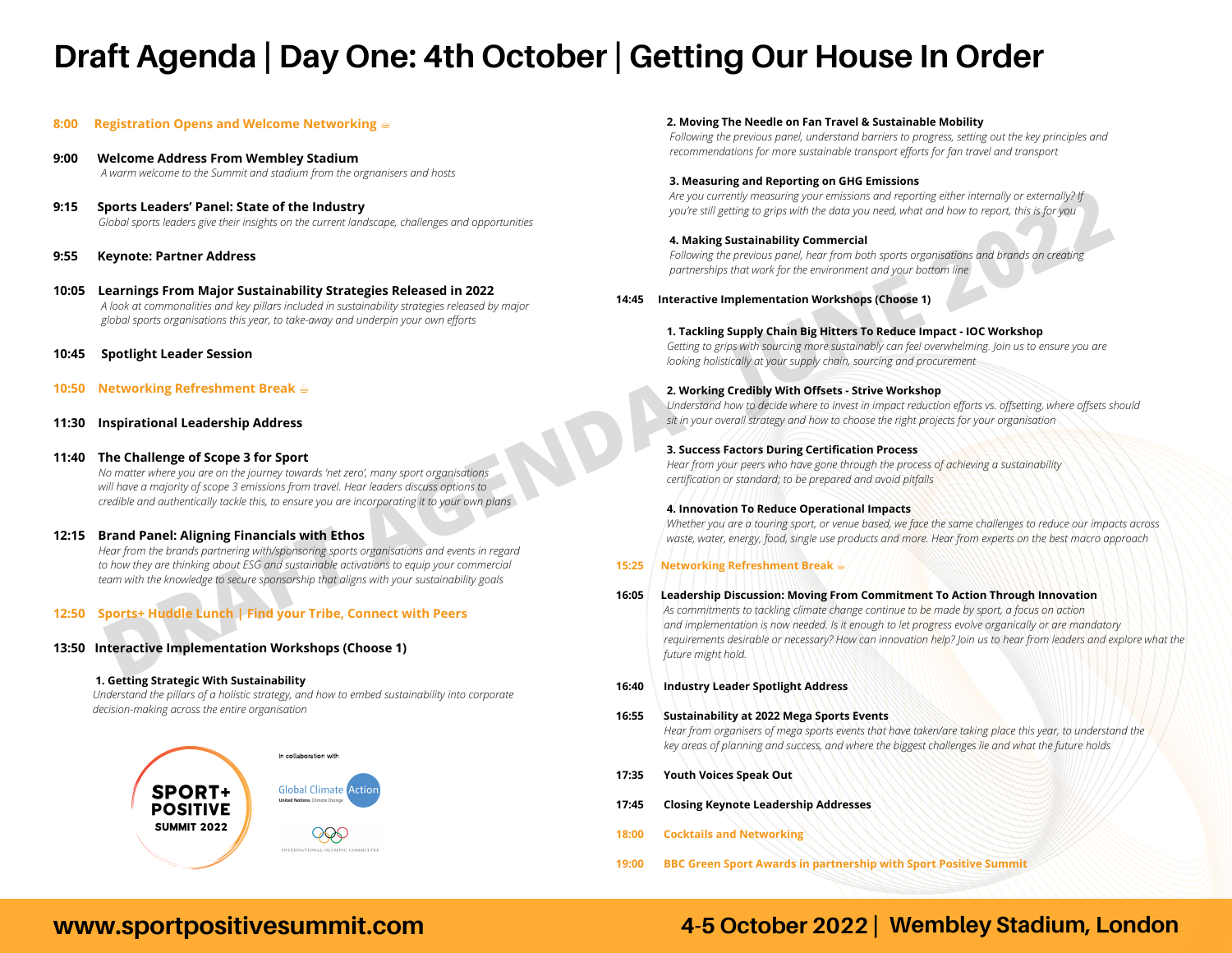## **Draft Agenda | Day Two: 5th October | Driving Wider Change**

#### **8:00 Registration Opens and Welcome Networking** ☕️

**9:00 Welcome Address** Claire Poole, Founder and CEO, Sport Positive

#### **9:05 Opening Keynote Address**

#### **9:20 How Can We Leverage Our Collective Force For Good?**

 *The reach and power of sport as an industry is vast and we will hit a wall of emissions reduction if other industries don't decarbonise. How can we now leverage our collective force to engender change in other sectors that we rely on, such as transport and retail?*

#### **10:00 Authentic and Truly Impactful Fan Engagement**

 *As we bring fans along on the journey of sustainability, how can we ensure we are engaging and educating them authentically through all the channels available to us, and that true impact that drives behaviour change is being made?*

#### **10:40 Spotlight Leader Session**

#### **10:45 Networking Refreshment Break** ☕️

# **11:25 Beyond the Hashtag: Evolving The Athlete Voice**  *How are you currently supporting athletes in your sport to speak out? This session will dive into how we can help athletes' to speak out more extensively on climate change and build the athlete voice within the movement, with a deeper look at the impact athletes can have if they are properly supported.* **DRAFTAGES OF CONCRECT SUBDOM CONSULTERED**<br>
Can We Leverage Out of pure and interest of the set of the set of the set of the set of the set of the set of the set of the set of the set of the set of the set of the set of th

#### **12:00 Spotlight Leader Session**

#### **12:05 Community Impact: Supporting Green Spaces & Biodiversity**

 *Beyond our own operations, how can we ensure that all of our work to reduce climate impacts and support positive environmental impacts in our wider communities happen with nature and biodiversity in mind?*



#### **12.30 Interactive Implementation Workshops (Choose 1)**

#### **1. Scale Quickly Using Social Impact Learnings**

 *Broadly the environmental pillar of sustainability is further behind sport's work in social impact. Hear from experts who are leading successful social sustainability campaigns to take the learnings and integrate with your environmental sustainability efforts*

#### **2. What is the Right Narrative To Ensure Impact?**

*Hear from broadcasters, media and comms experts to learn what impactful storytelling and communications look like to influence positive behaviour change* 

#### **3. Athletes Unite**

*Following this morning's panel, join a hands-on session with athletes to understand how stakeholders can support and unleash the potential of those at the heart of sport* 

#### **4. Intersectional Environmentalism and Climate Justice**

 *Understand in more depth the connection between climate justice and sport, and hear from experts to ensure your approach to environmental sustainability includes diversity, equity and inclus*

#### **13:10 Sports+ Huddle Lunch | Find your Tribe, Connect with Peers**

#### **14:10 EITHER:**

#### **UNFCCC Sports for Climate Action Framework Signatory Meeting (Closed for signatories only, agenda to be sent separately)**

#### *OR*

#### **Topical Roundtables and Breakouts**

*Continue the debate across key areas of focus at moderated roundtables and breakouts focussed on areas such as operations, food, waste, retail and merchandise, toolkits, broadcast, communications & more*

#### **15:30 Networking Refreshment Break** ☕️

- **16:10 Return to UNFCCC Sports for Climate Action Framework Signatory Meeting** OR **Roundtables** OR **Networking**
- **17:20 Closing Keynote Address**
- **17:30 Close of Sport Positive Summit 2022**

### **www.sportpositivesummit.com 4-5 October 2022 | Wembley Stadium, London**